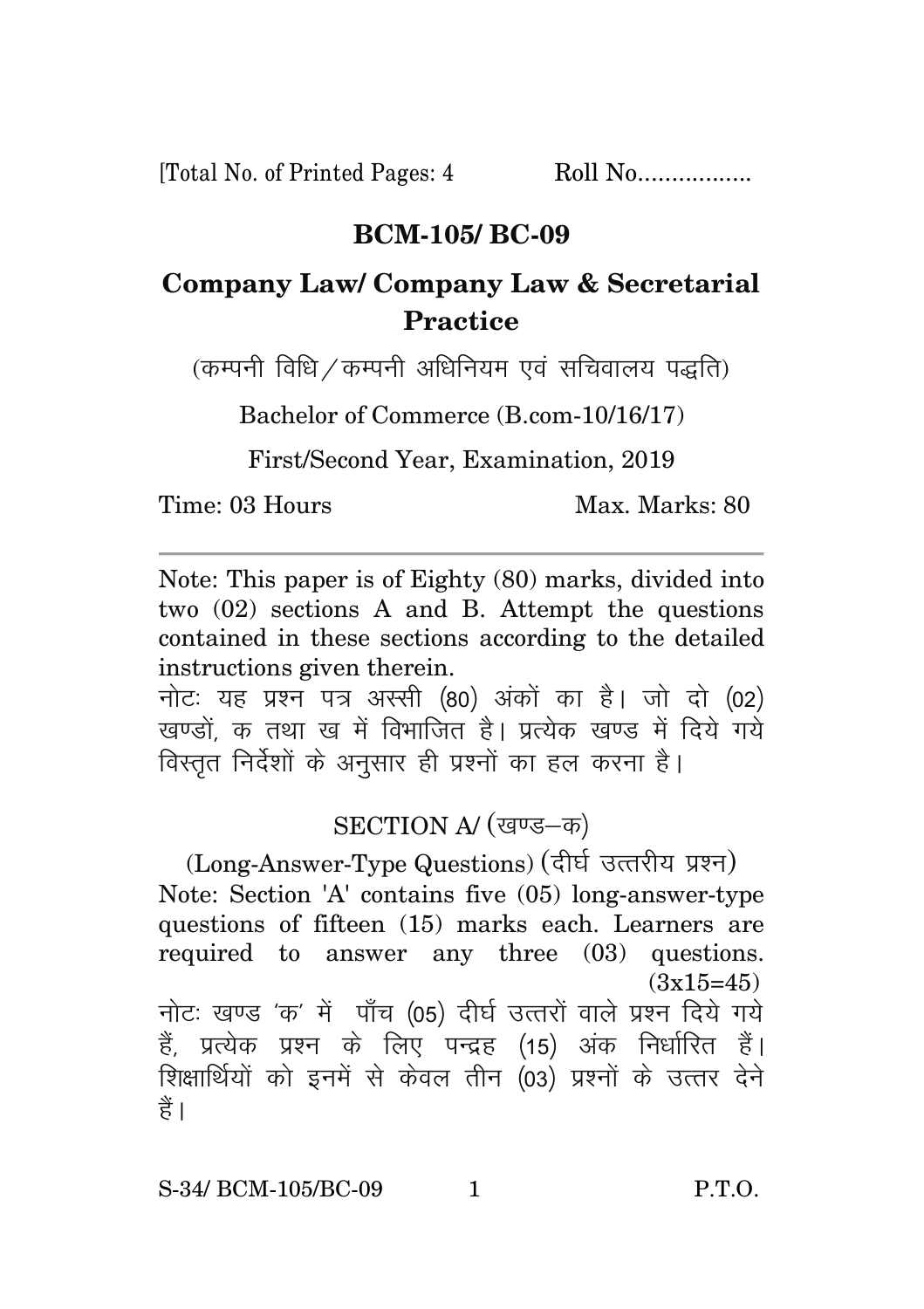1. Define a private company. Describe the legal privileges and concession enjoyed by a private company.

निजी कम्पनी की परिभाषा दीजिये। निजी कम्पनी को प्राप्त कानूनी अधिकारों और छूटों को बताइये।

2. What is meant by incorporation of a company? Describe in brief the process of incorporation of a company.

कम्पनी के समामेलन से क्या अभिप्राय है<sup>?</sup> एक कम्पनी के समामेलन की प्रक्रिया का संक्षेप में वर्णन कीजिये।

3. What are the restrictions on borrowing power of a company and discuss the consequences of ultravives borrowing.

कम्पनी के ऋण प्राप्त करने के अधिकारों पर क्या प्रतिबन्ध है तथा अनधिकृत ऋण प्राप्त करने के परिणामों की विवेचना कीजिये।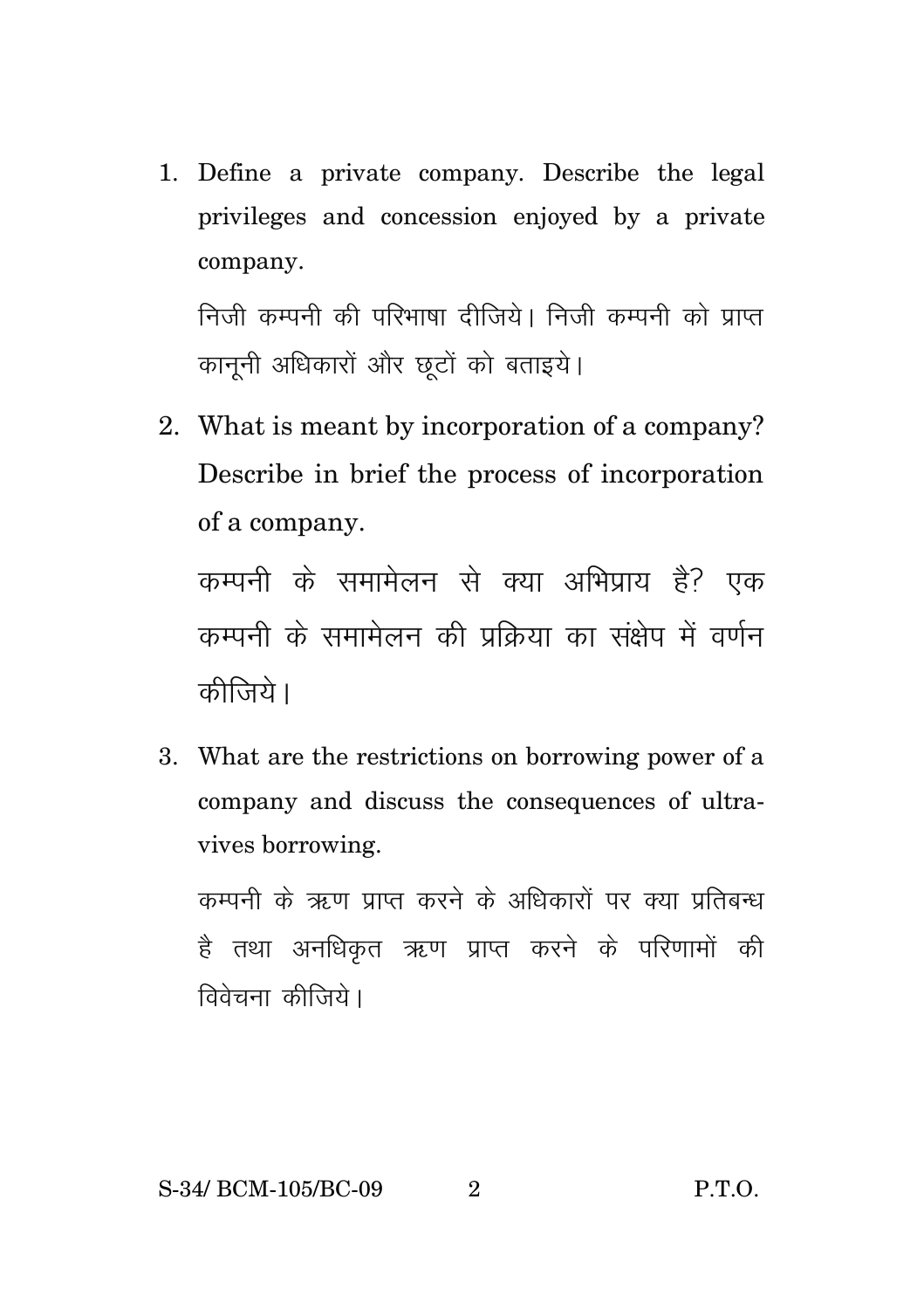4. What do you understand by winding-up of a company? Describe briefly the different modes of winding up.

एक कम्पनी के समापन से आप क्या समझते हैं? समापन की विभिन्न विधियों का संक्षेप में वर्णन कीजिये।

5. What is prospectus? Discuss the consequences of mis-statement and fraudulent statement in a prospectus.

प्रविवरण क्या है? एक प्रविवरण में मिथ्याकथन तथा कपटमय विवरण के क्या परिणाम होते हैं?

> Section B / (खण्ड-ख) (Short Answer Type Questions) (लघु उत्तरों वाले प्रश्न)

Note: Section 'B' contains eight (08) short-answer type questions of seven (07) marks each learners are required to answer any five (05) question only.  $(5 \times 7 = 35)$ 

नोटः खण्ड 'ख' में आठ (08) लघु उत्तरों वाले प्रश्न दिए गये हैं, प्रत्येक प्रश्न के लिए सात (07) अंक निर्धारित हैं। शिक्षार्थियों को इनमें से केवल पाँच (05) प्रश्नों के उत्तर देने हैं

1. Write a note on minutes of meeting.

सभा के कार्यवृत्त पर टिप्पणी लिखिये।